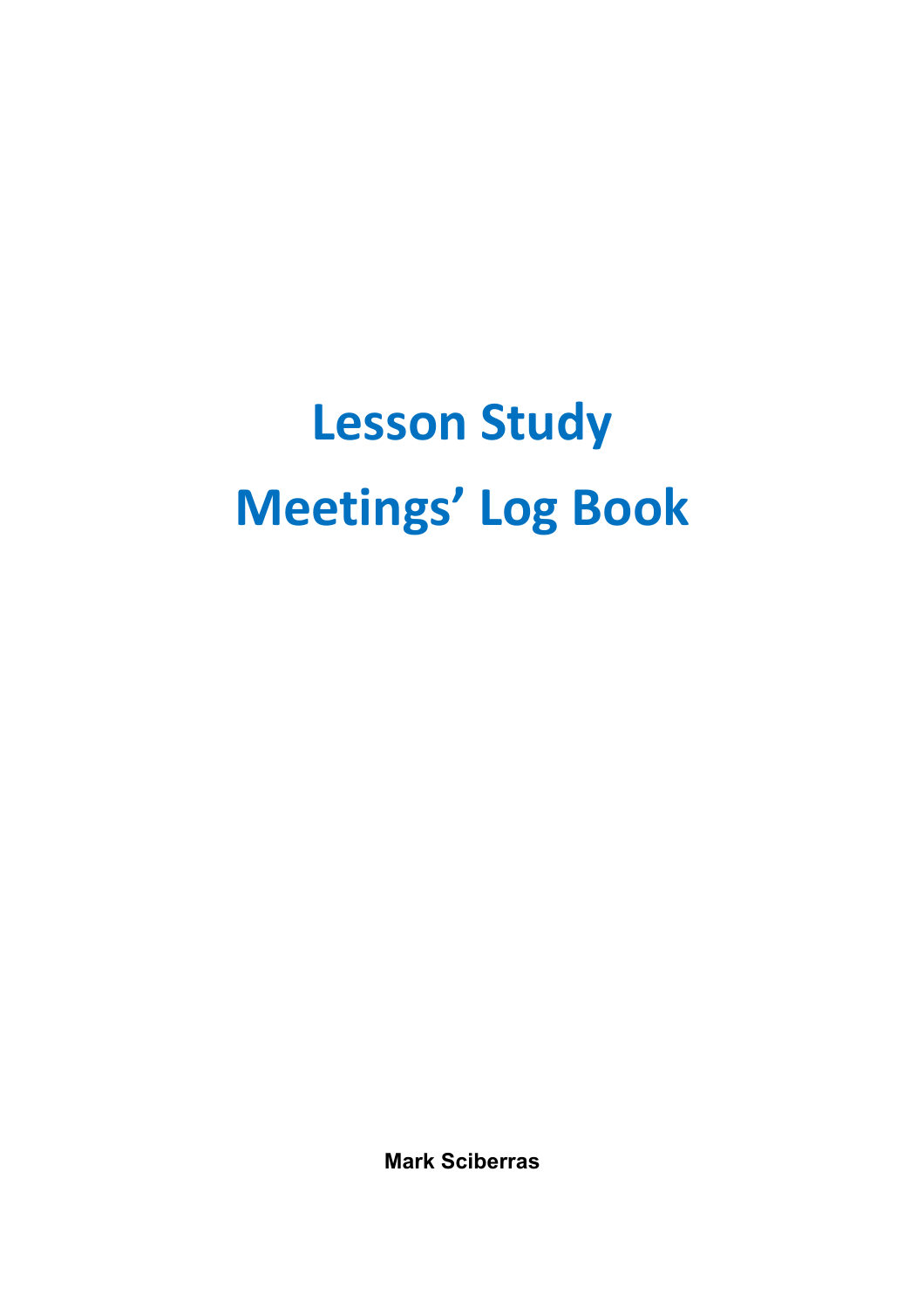| <b>Meeting No:</b>                                                                                     | Date:                                                                                                          | People involved:                                                                                         | <b>Duration:</b> | <b>Meeting type:</b> |
|--------------------------------------------------------------------------------------------------------|----------------------------------------------------------------------------------------------------------------|----------------------------------------------------------------------------------------------------------|------------------|----------------------|
| $\mathbf{1}$                                                                                           | 27 <sup>th</sup> November 2018                                                                                 | Mr. Marco Sciberras                                                                                      | 18 mins          | Face-to-face         |
|                                                                                                        |                                                                                                                | The first meeting took place at Marco's school. I have explained to him the different phases of a lesson |                  |                      |
|                                                                                                        |                                                                                                                | study and what it involves to be conducted. In addition to this, I have explained the importance of      |                  |                      |
|                                                                                                        |                                                                                                                | scheduling meetings to work together and reflect on what needs to be done. I did not want to make any    |                  |                      |
|                                                                                                        |                                                                                                                | pressure or force him to participate. Therefore, after having explained the whole process, my intention  |                  |                      |
|                                                                                                        |                                                                                                                | was to give Mr. Sciberras some time to think about it and then get back to me before committing himself. |                  |                      |
|                                                                                                        | However, this was not necessary since he accepted my invitation immediately. In doing so the first step        |                                                                                                          |                  |                      |
| that we have decided upon was to review the engineering syllabus to find out any content that we think |                                                                                                                |                                                                                                          |                  |                      |
|                                                                                                        | that it is either challenging, ambiguous or not so clear to deliver to students. In doing so, we will use that |                                                                                                          |                  |                      |
|                                                                                                        |                                                                                                                | particular content to develop a lesson study on it. More so, our intention is that such lesson (if being |                  |                      |
|                                                                                                        |                                                                                                                | successful) will be given to other engineering teachers to make use of it. This was set to be done       |                  |                      |
|                                                                                                        |                                                                                                                | individually before we meet up again. The first meeting was not so long, it only took about 18 mins. We  |                  |                      |
|                                                                                                        | have also scheduled the dates for the next 2 meetings.                                                         |                                                                                                          |                  |                      |

**Agenda** for **next meeting:**  Go through engineering syllabus and identify any topic/s which can be used to develop a lesson study.

| <b>Meeting No:</b> | Date:                          | People involved:     | Duration: | <b>Meeting type:</b> |
|--------------------|--------------------------------|----------------------|-----------|----------------------|
|                    | 28 <sup>th</sup> November 2018 | Ms. Jo-Ann Azzopardi | 15 mins   | Face-to-face         |

This was the first meeting with Ms. Azzopardi. Since she is following the same Master course and the same study unit as I am, there was no need to explain much about the lesson study process. Prior to asking Ms. Azzopardi to involve herself in an engineering lesson study, I have explained my situation to her i.e. that I had to team up with someone who teaches my subject from another school since there was no one else in our school who teaches that particular year and unit as I do. As I was aware of, Ms. Azzopardi has made it clear that her knowledge related to the subject content may be limited. However, she accepted my invitation since both of us are aware that developing a lesson study is a process where the individuals involved may contribute to different aspects of the lesson rather than only on the lesson content itself. I have concluded the meeting with Ms. Azzopardi by deciding to involve her mostly when the lesson structure has been developed with Mr. Sciberras as she would be able to contribute by giving us feedback on how we intend to deliver it.

| Agenda for | To discuss the teaching methods and another issue that may raise up during the |
|------------|--------------------------------------------------------------------------------|
|            | <b>next meeting:</b> $\vert$ development of the lesson.                        |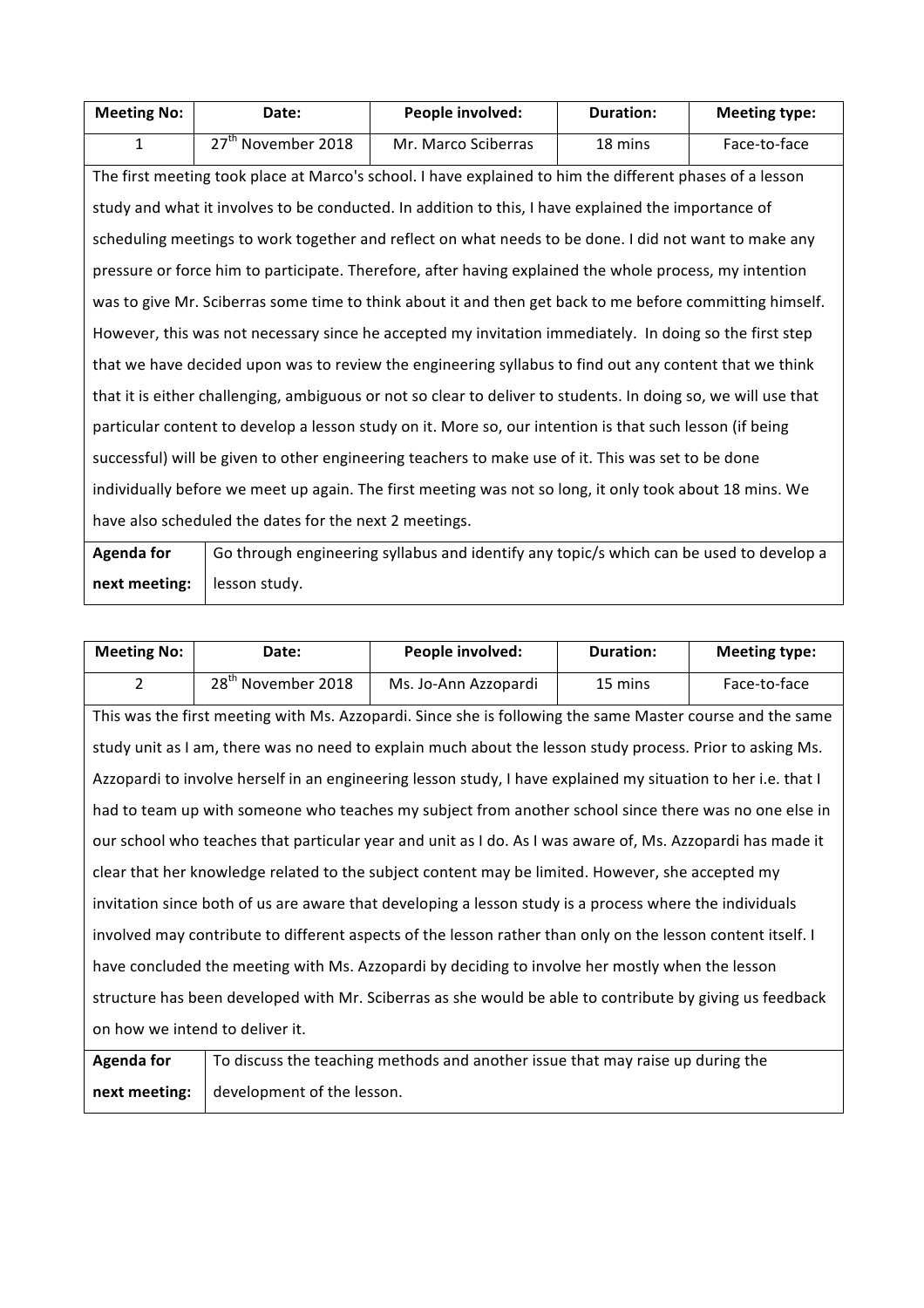| <b>Meeting No:</b> | <b>Date:</b>        | People involved:    | <b>Duration:</b> | <b>Meeting type:</b> |
|--------------------|---------------------|---------------------|------------------|----------------------|
|                    | $4th$ December 2018 | Mr. Marco Sciberras | 35 mins          | Face-to-face         |

Since both of us teach only year 11 and are passionate about teaching electronics, there was a mutual consensus that the lesson study will be conducted on the electronics area which is unit 3 of the engineering syllabus. This unit should be taught to a year 11 class. Both of us have also agreed that the lesson will be delivered on a span of a double lesson. Since all engineering technology lessons are timetabled as two consecutive lessons at the same day (double lesson), this is beneficial to us since no further planning needs to be done on this aspect. Both of us agreed that having a time span of a double lesson will give us the opportunity not to remain on a surface level about any particular content, but gives us the opportunity to go deeper on the topic. Additionally, we have discussed and decided to include hands-on activities. From our experience, we are aware that this requires a substantial amount of time especially when dealing with electronic circuits and components.

During this meeting we have discussed possible dates of when the lesson will be delivered to the students. The dates that were identified were the 14th, 18th or 21st of January. We have discussed some content which we can use to develop the lesson, however, we decided to postpone this discussion for the next lesson and dedicate more time for this. Though this was intended to be decided during this meeting, we ended up discussing other issues such as time, students involved and when the lesson will be carried out. All these aspects are required to be known before choosing the contents.

**Agenda** for **next meeting:** Reflect on today's discussion with regards to the content to be used for teaching and define what we intend to teach in relation to the identified content.

| <b>Meeting No:</b>                                                                                           | Date:                                                                                                  | People involved:                                                                                       | <b>Duration:</b> | <b>Meeting type:</b> |
|--------------------------------------------------------------------------------------------------------------|--------------------------------------------------------------------------------------------------------|--------------------------------------------------------------------------------------------------------|------------------|----------------------|
| 4                                                                                                            | 11 <sup>th</sup> December 2018                                                                         | Mr. Marco Sciberras                                                                                    | 50 mins          | Face-to-face         |
|                                                                                                              |                                                                                                        | We have started the meeting by focusing on what content to teach and why we intend to teach it. During |                  |                      |
|                                                                                                              |                                                                                                        | this meeting we have discussed several topics including: operational amplifier, 555 timer and relays.  |                  |                      |
|                                                                                                              | During our discussion, unconsciously, we have always mentioned electronic components in a context i.e. |                                                                                                        |                  |                      |
| by giving examples in relation to a particular circuit operation. This made us decide that irrelevant of the |                                                                                                        |                                                                                                        |                  |                      |
|                                                                                                              | lesson that we are going to develop, making use of a context such as scenarios, can help students to   |                                                                                                        |                  |                      |
| understand better and get a clearer picture of what we intend to teach. More so, we have confirmed our       |                                                                                                        |                                                                                                        |                  |                      |
| decision to include hands-on activities which relate much to the vocational approach of learning that our    |                                                                                                        |                                                                                                        |                  |                      |
| subject should be demonstrating.                                                                             |                                                                                                        |                                                                                                        |                  |                      |
| Since the lesson was going to be held in January we have decided that ideally this would be a revision       |                                                                                                        |                                                                                                        |                  |                      |

lesson which includes some of the topics that have been already covered and then add some new content to it. Both of us are aware that since we will be conducting the lesson with year 11 students (fifth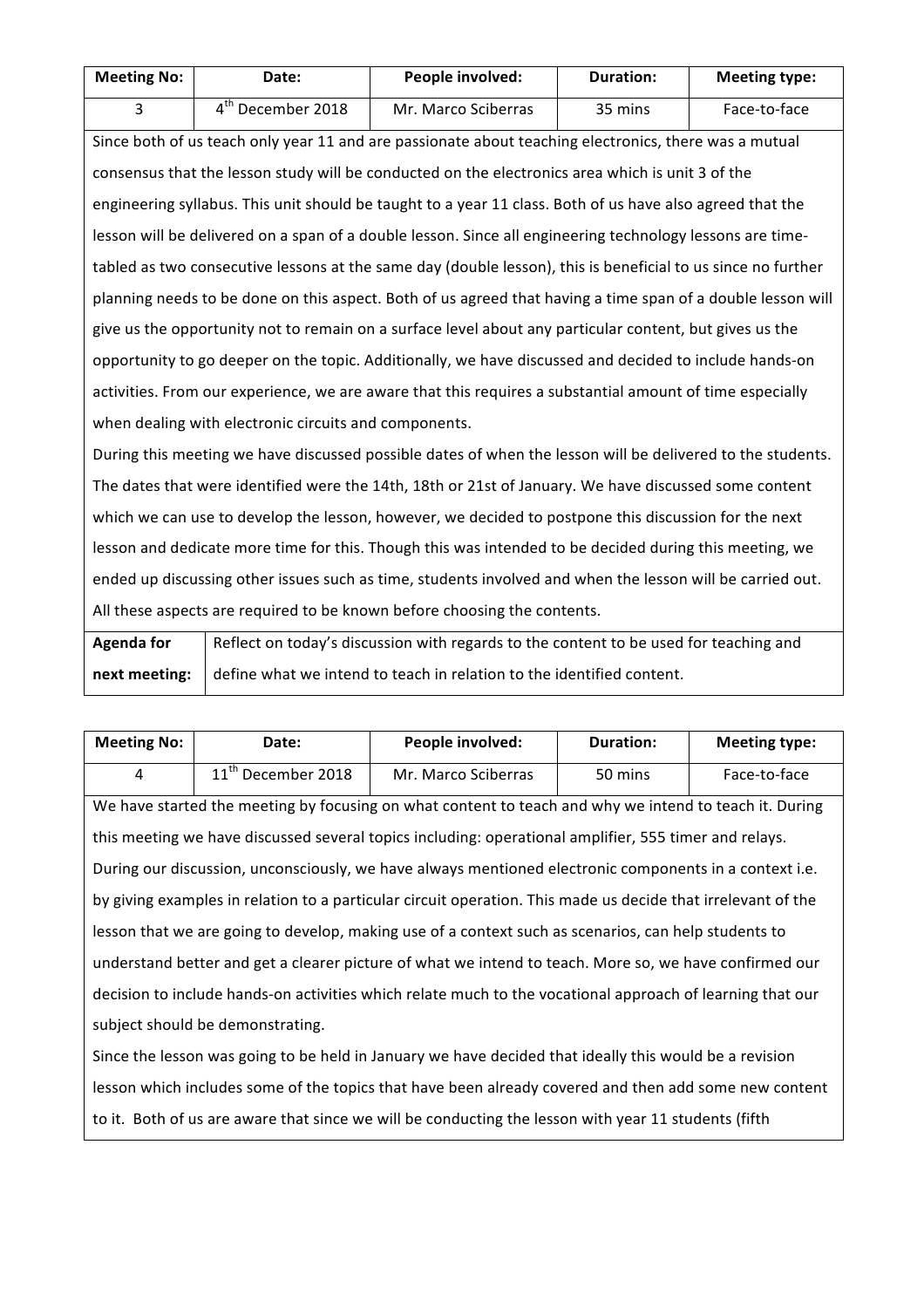formers), for them, this would be the last year of secondary schooling and they will finish earlier than the previous years. Therefore, in January most of the topics will be covered.

We started to discuss relay switches, with the intention to develop a lesson on them. During our discussion we have agreed that introducing relays after teaching about switches would be much beneficial since there are some similarities. More so our perception is that whether consciously or unconsciously, teachers who teach electronics do not give much importance to various types of switches that one can adapt to a circuit. This conversation served to decide on the content to be taught and build a skeleton of our lesson which will involve learning about different types of switches and terminology related to them. A hands-on activity will be included as well. This will include implementing switches in a provided circuit which will relate to a given scenario. After taking this decision we ended up the meeting by setting targets for next lesson.

| <b>Agenda for</b> | Decide upon which switches to teach, terminology to teach, circuits that students will use  |
|-------------------|---------------------------------------------------------------------------------------------|
|                   | <b>next meeting:</b>   to implement switches to them, to develop a clearer lesson structure |

| <b>Meeting No:</b>                                                                                           | Date:                          | People involved:                                                                                         | <b>Duration:</b> | <b>Meeting type:</b> |
|--------------------------------------------------------------------------------------------------------------|--------------------------------|----------------------------------------------------------------------------------------------------------|------------------|----------------------|
| 5                                                                                                            | 19 <sup>th</sup> December 2018 | Mr. Marco Sciberras                                                                                      | 50 mins          | Face-to-face         |
|                                                                                                              |                                | During this meeting, we discussed the different phases of the lesson. We have also shared resources with |                  |                      |
|                                                                                                              |                                | each other that we have found which can be adopted for our lesson. More so, we have discussed which      |                  |                      |
| switches we intend to teach. Both of us agreed to have a variety of switches, some of them that are          |                                |                                                                                                          |                  |                      |
| operated with a human intervention i.e. by hands, while others which are operated by other interventions     |                                |                                                                                                          |                  |                      |
| such as polarity of magnets and the positioning of the switch itself. The idea behind this was to change the |                                |                                                                                                          |                  |                      |
| students' general perception that a switch is a component which can only be turned on or off by our hands    |                                |                                                                                                          |                  |                      |
| as we normally do to switch on light fittings in our houses. For the first phase of the lesson we decided to |                                |                                                                                                          |                  |                      |
| include 6 switches:                                                                                          |                                |                                                                                                          |                  |                      |

- Toggle switch **•** Reed switch Tilt switch
- - Slide switch **•** Push switch DIP switch
- 

We have also discussed other switches which we may include if needed when designing the circuits, these include: 

• Rotary switches • Micro switches • Rocker switches

Instead of teaching this knowledge, I came up with the idea that students will inquire information about these switches by themselves. This will be done by giving physical switches and a multimeter to investigate. This idea made us discuss student's prior knowledge of tools, components and equipment. Not to diverge from this meeting agenda, we have decided to continue discussing this during the next meeting. Though Marco seemed a bit unsure about how students will be able to develop their own knowledge, he suggested that the same switches will then be used in the practical task. I agreed with his suggestion and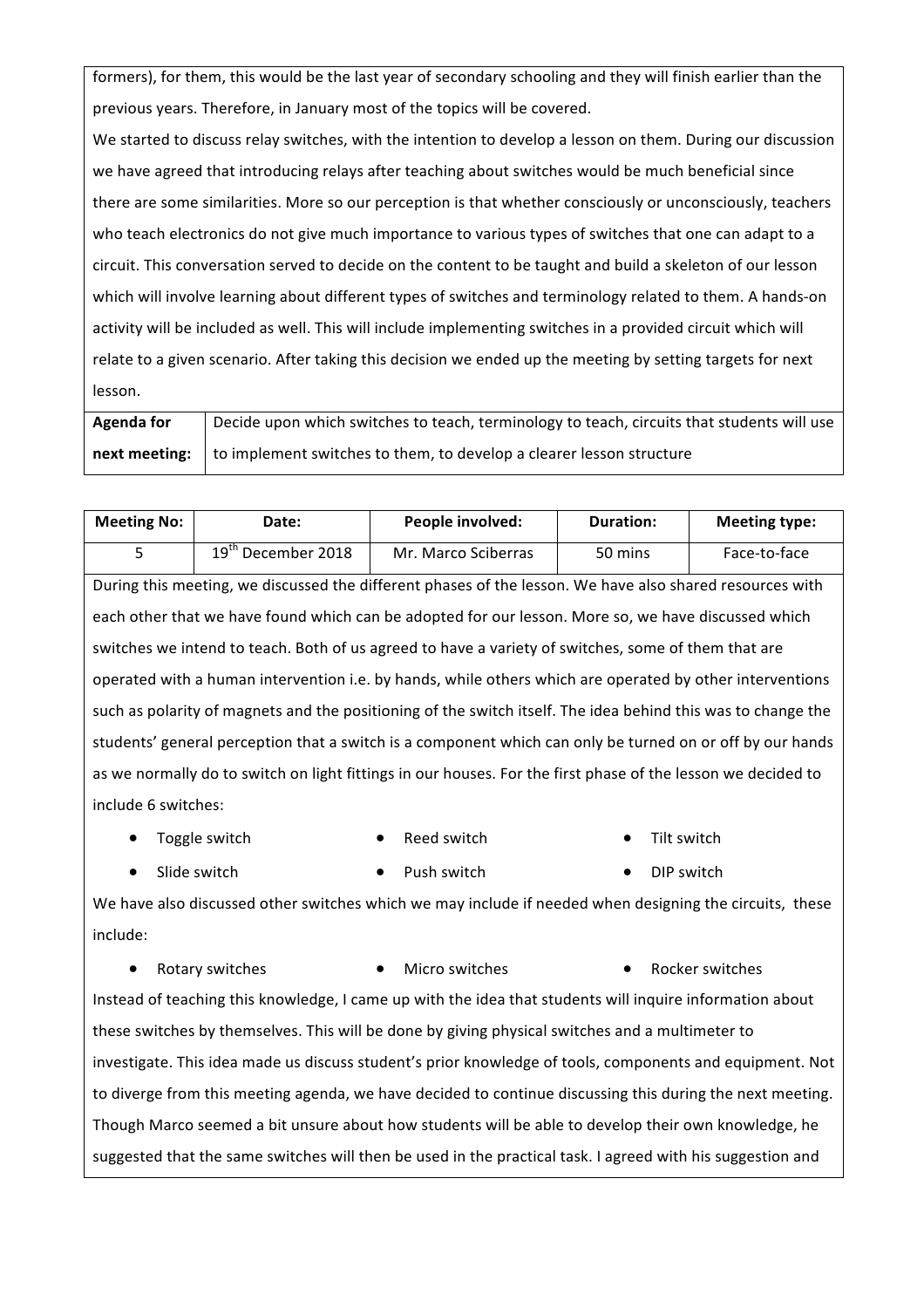decided to implement it since this will also be supporting the syllabus structure which is built on Bloom's taxonomy where the knowledge gained will be applied practically at a latter stage.

Though not yet developed, we have already agreed that the next phase was a practical one. Instead of developing the circuitry and scenarios we have started to discuss what will follow afterwards i.e. the teaching by the teacher. The teaching should include the terminology related to switches, therefore, we created a list of terminology that we want the students to familiarise themselves with. This included:

- 
- Pole • Throw Throw Push to make (PTM)
- 
- **Push to break (PTB)** Latching Non latching
	-

- 
- Momentary Normally open (NO) Normally closed (NC)

After this task we ended the meeting and decided the agenda for the next one. In the next meeting we should develop scenarios and circuits that students will be using for the hands-on activity. We have agreed to do this ideally before we meet so that when we meet we will only discuss them and any required amendments. We also need to develop a list of tools and components needed during the next meeting.

**Agenda** for **next meeting:**  Develop scenarios to be discussed during the next meeting

| <b>Meeting No:</b>                                                    | Date:                                                                                                 | People involved:                                                                                          | <b>Duration:</b> | <b>Meeting type:</b> |
|-----------------------------------------------------------------------|-------------------------------------------------------------------------------------------------------|-----------------------------------------------------------------------------------------------------------|------------------|----------------------|
| 6                                                                     | 20 <sup>th</sup> December 2018                                                                        | Ms. Jo-Ann Azzopardi                                                                                      | 40 mins          | Face-to-face         |
|                                                                       |                                                                                                       | During this meeting, I have updated Ms. Azzopardi about the lesson study and the lesson phases. She       |                  |                      |
|                                                                       |                                                                                                       | suggested to tweak the first phase by providing another aid apart from the multimeters so that students   |                  |                      |
|                                                                       |                                                                                                       | have a variety of sources from which they can choose to develop knowledge and information about           |                  |                      |
|                                                                       |                                                                                                       | various switches. She suggests to make use of the school tablets by providing an electronic tablet to the |                  |                      |
|                                                                       |                                                                                                       | students as well. With these tools, students will be able to use it to connect to the internet and search |                  |                      |
|                                                                       |                                                                                                       | about the given switches. The multimeter will serve as an aid to prove what they have found online. This  |                  |                      |
|                                                                       | will also give the opportunity to students to choose a device that they mostly feel comfortable with. |                                                                                                           |                  |                      |
|                                                                       |                                                                                                       | This meeting helped me to reflect on how to implement the first phase whether individually or by group    |                  |                      |
|                                                                       | work. Both of us agreed that group work will be beneficial for the students because they can share,   |                                                                                                           |                  |                      |
|                                                                       |                                                                                                       | compare and contrast their findings. In doing so, this will help them not only to acquire new knowledge   |                  |                      |
|                                                                       | but also analyse it. This will be further discussed with Mr. Sciberras as well.                       |                                                                                                           |                  |                      |
|                                                                       |                                                                                                       | We concluded the meeting by discussing who to invite as an observer and reasoning why we have decided     |                  |                      |
|                                                                       | to choose these particular individuals. We have decided to invite:                                    |                                                                                                           |                  |                      |
| X1 The assistant head in charge of VET subject in our school          |                                                                                                       |                                                                                                           |                  |                      |
| X1 An engineering teacher (who do not teach year 11)                  |                                                                                                       |                                                                                                           |                  |                      |
| X4 Head of departments of Computer, I.T, Physics and European studies |                                                                                                       |                                                                                                           |                  |                      |
| X1 Maths teacher                                                      |                                                                                                       |                                                                                                           |                  |                      |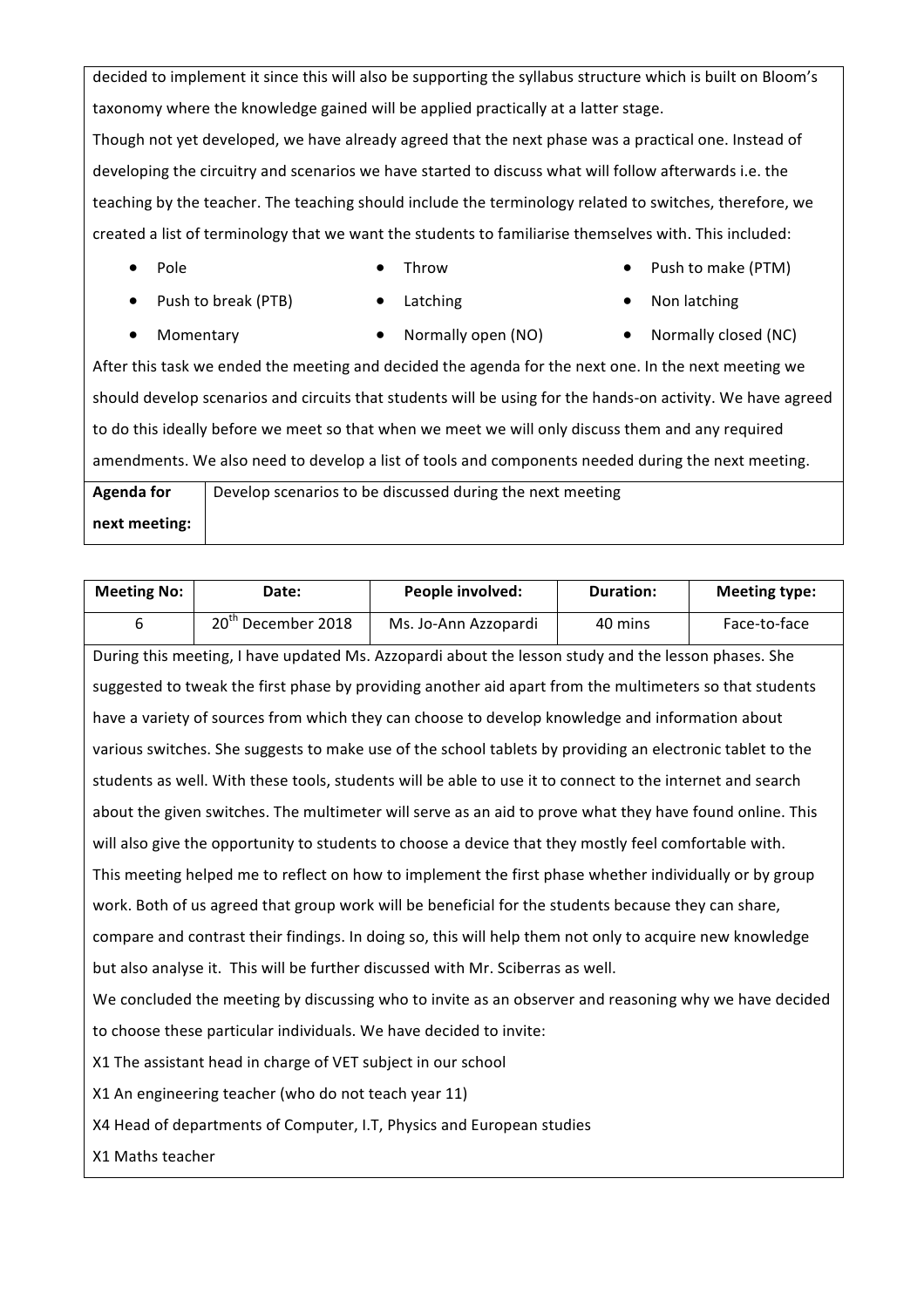X1 English teacher We also agreed to inform them via email. In addition to this, we agreed to start developing the observers' observation sheets in parallel with the development of the lesson phases. **Agenda** for **next meeting:**  To inform Ms. Azzopardi about the outcomes of the first phase To develop observation sheets

To formulate email with all the required information to be sent to the teachers.

| <b>Meeting No:</b>                                                                                        | Date:                                                                                                                                                                                                                                                                                                                                                                                | People involved:                                                                                                 | <b>Duration:</b>           | <b>Meeting type:</b> |
|-----------------------------------------------------------------------------------------------------------|--------------------------------------------------------------------------------------------------------------------------------------------------------------------------------------------------------------------------------------------------------------------------------------------------------------------------------------------------------------------------------------|------------------------------------------------------------------------------------------------------------------|----------------------------|----------------------|
| $\overline{7}$                                                                                            | 4 <sup>th</sup> January 2019                                                                                                                                                                                                                                                                                                                                                         | Mr. Marco Sciberras                                                                                              | 45 mins                    | Online via Skype     |
|                                                                                                           |                                                                                                                                                                                                                                                                                                                                                                                      | Since the first meeting was made via skype, we have electronically sent to each other the circuits that we       |                            |                      |
|                                                                                                           |                                                                                                                                                                                                                                                                                                                                                                                      | have developed and discussed them. At this stage, we also discussed and decided that students will be            |                            |                      |
|                                                                                                           | divided in four groups of around 3 to 4 students per groups.                                                                                                                                                                                                                                                                                                                         |                                                                                                                  |                            |                      |
|                                                                                                           |                                                                                                                                                                                                                                                                                                                                                                                      | Upon this decision we had to choose four circuits and then relate a scenario to each one of them. Each           |                            |                      |
|                                                                                                           |                                                                                                                                                                                                                                                                                                                                                                                      | group had to try out all the four circuits but each group will present one particular circuit to the rest of the |                            |                      |
|                                                                                                           |                                                                                                                                                                                                                                                                                                                                                                                      | class. After deciding which circuits to use, we added two more switches to the first phase. Therefore,           |                            |                      |
|                                                                                                           |                                                                                                                                                                                                                                                                                                                                                                                      | during the first task students had a total of eight switches to investigate. These were:                         |                            |                      |
|                                                                                                           | reed switch                                                                                                                                                                                                                                                                                                                                                                          | tilt switch                                                                                                      | micro switch               | toggle switch        |
| DIP switch<br>$\bullet$                                                                                   | $\bullet$                                                                                                                                                                                                                                                                                                                                                                            | slide switch<br>$\bullet$                                                                                        | rocker switch<br>$\bullet$ | push switch          |
|                                                                                                           | During this meeting we also decided that students will be grouped at the beginning of the lesson and they                                                                                                                                                                                                                                                                            |                                                                                                                  |                            |                      |
| remain within their group up to the end of the lesson. We also discussed students' prior knowledge,       |                                                                                                                                                                                                                                                                                                                                                                                      |                                                                                                                  |                            |                      |
| mainly on how to use the multimeter and on how familiar students are with the given electronic            |                                                                                                                                                                                                                                                                                                                                                                                      |                                                                                                                  |                            |                      |
| components which are used in the circuit. I have also discussed with Mr. Scicberras, Ms. Azzopardi's      |                                                                                                                                                                                                                                                                                                                                                                                      |                                                                                                                  |                            |                      |
|                                                                                                           |                                                                                                                                                                                                                                                                                                                                                                                      | proposal to add tablets as an additional resources. Mr. Sciberras and I have agreed to supply each group         |                            |                      |
|                                                                                                           |                                                                                                                                                                                                                                                                                                                                                                                      | with 1 tablet. We have also concluded that all components used in the circuits are included in the               |                            |                      |
|                                                                                                           | engineering syllabus and therefore, these should be taught by the teacher in prior lessons.                                                                                                                                                                                                                                                                                          |                                                                                                                  |                            |                      |
| We decided that the lesson will be taught on Friday, 18th January. I have offered to develop scenarios in |                                                                                                                                                                                                                                                                                                                                                                                      |                                                                                                                  |                            |                      |
| relation to the selected circuits and a PowerPoint presentation which will be used to teach the           |                                                                                                                                                                                                                                                                                                                                                                                      |                                                                                                                  |                            |                      |
| terminology related to circuits during the plenary 4th phase. Marco offered to compile a list of required |                                                                                                                                                                                                                                                                                                                                                                                      |                                                                                                                  |                            |                      |
| components and send me some material to use in the presentation.                                          |                                                                                                                                                                                                                                                                                                                                                                                      |                                                                                                                  |                            |                      |
| Againda fair                                                                                              | $\overline{a}$ $\overline{b}$ $\overline{c}$ $\overline{c}$ $\overline{c}$ $\overline{c}$ $\overline{c}$ $\overline{c}$ $\overline{c}$ $\overline{c}$ $\overline{c}$ $\overline{c}$ $\overline{c}$ $\overline{c}$ $\overline{c}$ $\overline{c}$ $\overline{c}$ $\overline{c}$ $\overline{c}$ $\overline{c}$ $\overline{c}$ $\overline{c}$ $\overline{c}$ $\overline{c}$ $\overline{$ |                                                                                                                  |                            |                      |

| <b>Agenda for</b> | To finalise lesson |
|-------------------|--------------------|
| next meeting:     |                    |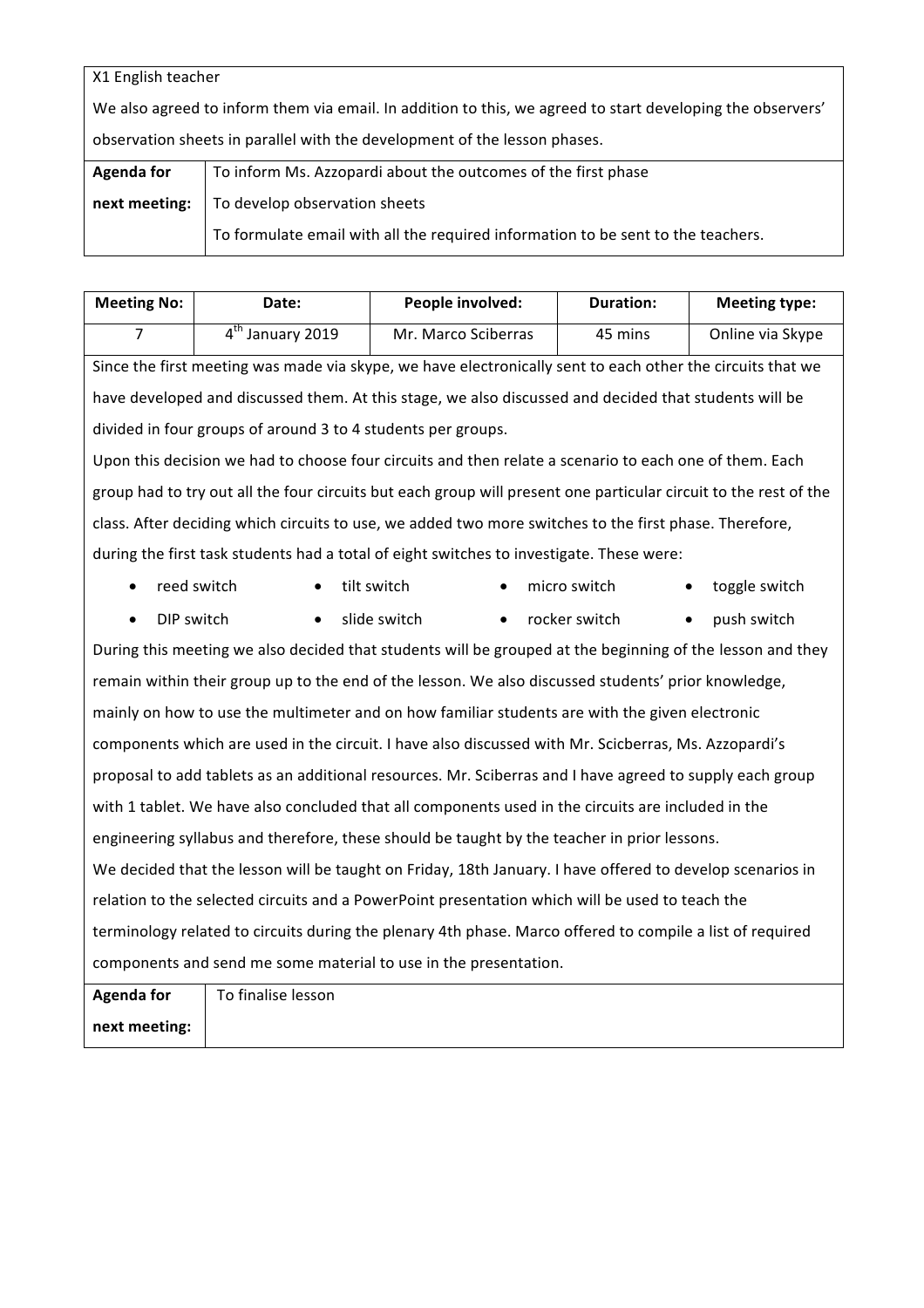| <b>Meeting No:</b> | <b>Date:</b>       | People involved:    | <b>Duration:</b> | <b>Meeting type:</b> |
|--------------------|--------------------|---------------------|------------------|----------------------|
|                    | $9th$ January 2019 | Mr. Marco Sciberras | 55 mins          | Online via Skype     |

The meeting was also made via skype. Prior to meeting online, I had sent the students' worksheet which will be used during the first phase and the second phase together with the PowerPoint presentation to Mr. Sciberras. While designing the worksheet, I felt the need to add an additional phase between the first and the second one. The new phase involves individual work to be carried out by the students where they have to decide on his/her own which switch or switches should be used for that particular task before discussing it with the rest of the group. This individual analytical process would also contribute as brainstorming when each member share his/ her ideas. More so, there may be the possibility of having different ideas and interpretations on which type of switch to use to operate a circuit in a particular scenario. I have discussed this with Mr. Sciberras and he agreed with it. After discussing and carrying out some minor amendments on the work that I have sent him, everything seemed to be set for the lesson. While reflecting on the practical task and allocating time for each task, Marco remarked that students will not be able to complete the four scenarios. Therefore, we have decided to change this task by assigning one particular scenario (i.e.: one circuit) to each group. If it happens that the group is ready prior to the allocated time, they may have the possibility to build another circuit related to another scenario. We have also decided that before proceeding to the plenary time will be allocated so that students will show off their work to the other groups and explain to them how they managed to build their assigned circuit and make it as described in the given scenario.

| Agenda for | To conduct a meeting with Ms. Azzopardi to discuss the logistics |
|------------|------------------------------------------------------------------|
|            | <b>next meeting:</b> $\vert$ To meet for the debriefing session  |

| <b>Meeting No:</b>                                                                           | Date:                              | People involved:     | <b>Duration:</b> | <b>Meeting type:</b> |  |  |
|----------------------------------------------------------------------------------------------|------------------------------------|----------------------|------------------|----------------------|--|--|
| 9                                                                                            | $14th$ January 2019                | Ms. Jo-Ann Azzopardi | 40 mins          | Face-to-face         |  |  |
| After updating Ms. Azzopardi with the progress that we have made on the last two phases. We: |                                    |                      |                  |                      |  |  |
| formulated an email to be set to observers<br>$\bullet$                                      |                                    |                      |                  |                      |  |  |
| reserved the tablets for this activity and make sure that tablets are charged<br>$\bullet$   |                                    |                      |                  |                      |  |  |
| got document holders to attach the observation sheets for the observers                      |                                    |                      |                  |                      |  |  |
| photocopied all the required material                                                        |                                    |                      |                  |                      |  |  |
| prepared all the required electronic components<br>$\bullet$                                 |                                    |                      |                  |                      |  |  |
| <b>Agenda for</b>                                                                            | To meet for the debriefing session |                      |                  |                      |  |  |
| next meeting:                                                                                |                                    |                      |                  |                      |  |  |